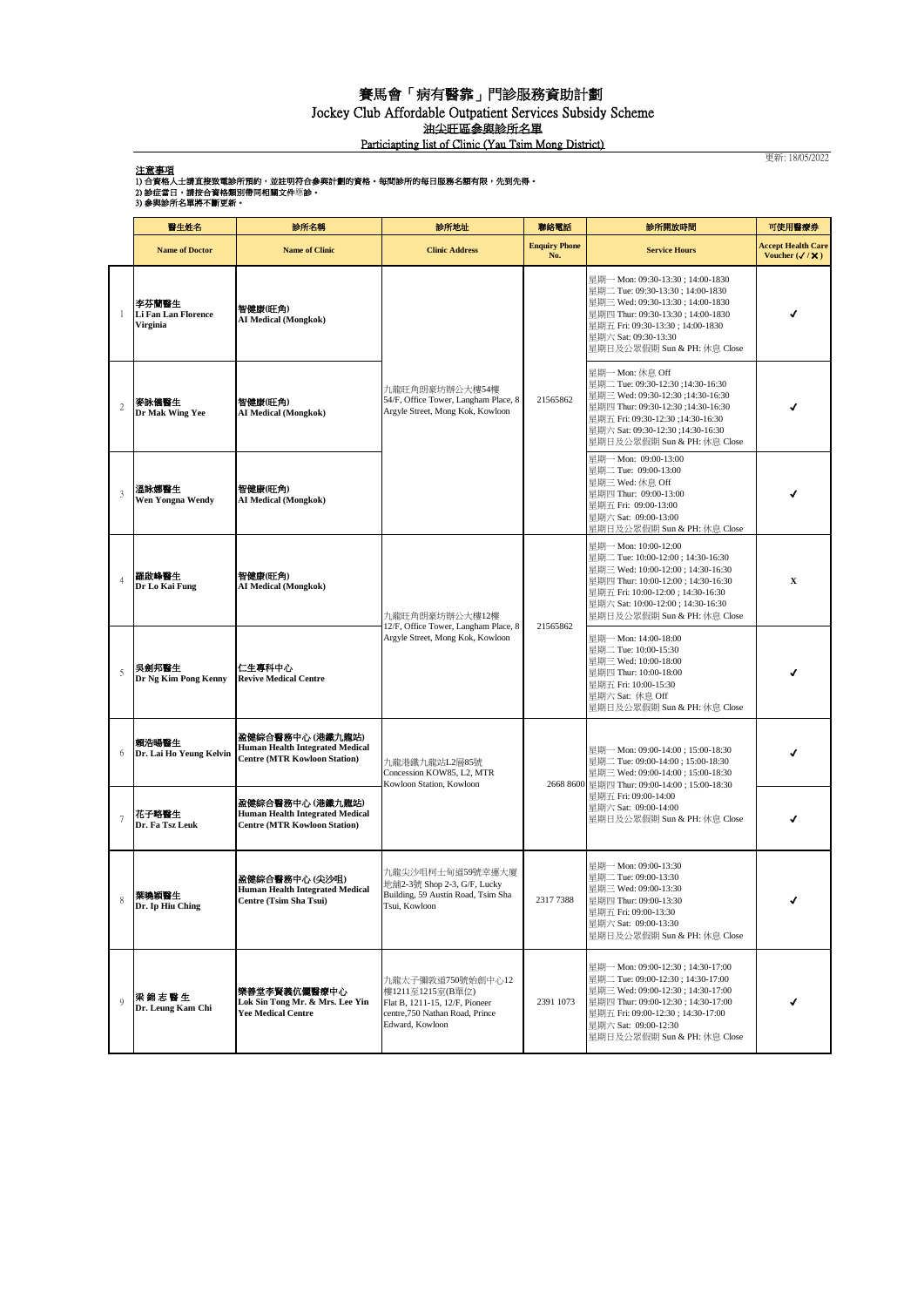|    | 醫生姓名                                   | 診所名稱                                                                                     | 診所地址                                                                                                             | 聯絡電話                        | 診所開放時間                                                                                                                                                                                                                                                     | 可使用醫療券                                             |
|----|----------------------------------------|------------------------------------------------------------------------------------------|------------------------------------------------------------------------------------------------------------------|-----------------------------|------------------------------------------------------------------------------------------------------------------------------------------------------------------------------------------------------------------------------------------------------------|----------------------------------------------------|
|    | <b>Name of Doctor</b>                  | <b>Name of Clinic</b>                                                                    | <b>Clinic Address</b>                                                                                            | <b>Enquiry Phone</b><br>No. | <b>Service Hours</b>                                                                                                                                                                                                                                       | <b>Accept Health Care</b><br>Voucher $(\sqrt{/X})$ |
| 10 | 溫明成醫生<br>Dr. Wan Ming Shing            | 基督教聯合那打素佐敦健康中心<br>UCN Jordan Health Centre<br>基督教聯合那打素佐敦健康中心<br>UCN Jordan Health Centre | 九龍佐敦道23號新寶廣場13樓(全<br>$13/F$ ,<br>層)<br>Sino Cheer Plaza, No. 23 Jordan Road,<br>Kowloon                          | 27708365                    | 星期一 Mon: 08:30-13:00; 14:00-18:00<br>星期二 Tue: 08:30-13:00; 14:00-18:00<br>星期三 Wed: 08:30-13:00; 14:00-18:00<br>星期四 Thur: 08:30-13:00; 14:00-18:00<br>星期五 Fri: 08:30-13:00; 14:00-19:00<br>星期六 Sat: 08:30-13:00; 14:00-17:00<br>星期日及公眾假期 Sun & PH: 休息 Close | √                                                  |
| 11 | 張慧儀醫生<br>Dr. Cheung Wai Yee            |                                                                                          |                                                                                                                  |                             |                                                                                                                                                                                                                                                            |                                                    |
| 12 | 唐卓敏醫生<br>Dr. Tong Cheuk Man            | 全民醫療中心診所<br>Faith Health Medical Center                                                  | 九龍尖沙咀中間道15號 H Zentre<br>109室<br>Unit 109, 1/F, H Zenter, 15 Middle<br>Road, Tsim Sha Tsui, Hong Kong             | 26180189                    | 星期一 Mon: 10:00-19:00<br>星期二 Tue: 10:00-19:00<br>星期三 Wed 10:00-19:00<br>星期四 Thur: 10:00-19:00<br>星期五Fri: 10:00-19:00<br>星期六 Sat: 10:00-14:00<br>星期日及公眾假期 Sun & PH: 休息 Close                                                                                 |                                                    |
| 13 | 黃家豪醫生<br>Dr Wong Ka Ho                 | 澤仁醫療中心診所<br>Chak Yan Medical Centre                                                      | 香港九龍佐敦彌敦道335號<br>高怡醫務中心16 及 17 樓全層<br>16-17/F, No. 335 Nathan Road,<br>Jordan, Kowloon                           | 2668 8132                   | 星期一 Mon: 10:00 - 18:00<br>星期二 Tue: 10:00 - 18:00<br>星期三 Wed: 10:00 - 18:00<br>星期四 Thur: 10:00 - 18:00<br>星期五 Fri: 10:00 - 18:00<br>星期六 Sat: 10:00 - 18:00<br>星期日及公眾假期 Sun & PH: 休息 Close                                                                   | X                                                  |
| 14 | 董建文醫生<br>Dr. Tung Kin Man              | 董建文醫生診所<br>Dr. Tung Kin Man Clinic                                                       | 九龍旺角山東街36號華美大廈A座<br>地下A1舖<br>Shop A1, G/F, Block A, Wah May<br>Building, 36 Shantung Street,<br>Mongkok, Kowloon | 2156 1089                   | 星期一 Mon: 1000-1300:1300-2030<br>星期二 Tue: 1000-1300:1300-2030<br>星期三 Wed: 1000-1300:1300-2030<br>星期四 Thur: 1000-1300:1300-2030<br>星期五 Fri: 1000-1300:1300-2030<br>星期六 Sat: 1000-1300:1300-1930<br>星期日 Sun: 1000-1300:1300-1830<br>公眾假期 PH: 休息 Close         |                                                    |
| 15 | 梁廣德醫生<br>Dr. Leung Kwong Tak<br>David  | 梁廣德醫生診所<br>Dr. Leung Kwong Tak David Clinic                                              | 九龍亞皆老街16號旺角商業大廈<br>601室<br>Room 601, Mongkok Commercial<br>Centre, 16 Argyle Street, Kowloon                     | 2396 0678                   | 星期一 Mon: 1000-1300 : 1530-1900<br>星期二 Tue: 1000-1300 : 1530-1900<br>星期三 Wed: 1000-1300: 1530-1900<br>星期四 Thur: 1000-1300: 1530-1900<br>星期五 Fri: 1000-1300: 1530-1900<br>星期六 Sat: 1000-1300<br>星期日及公眾假期 Sun & PH: 休息 Close                                  |                                                    |
| 16 | 楊志峰醫生<br>Dr. Yeung Chi Fung            | 楊志峰醫生診所<br>Dr. Yeung Chi Fung Clinic                                                     | 九龍大角咀埃華街70號C1地舖<br>Unit C1, G/F, 70 Ivy Street, Tai Kok<br>Tsui, Kowloon                                         | 2398 8443                   | 星期一 Mon: 09:00-21:00<br>星期二 Tue: 09:00-21:00<br>星期三 Wed: 09:00-21:00<br>星期四 Thur: 09:00-21:00<br>星期五 Fri: 09:00-21:00<br>星期六 Sat: 09:00-13:00<br>星期日 Sun: 09:00-19:00<br>公眾假期 PH: 09:00-19:00                                                              |                                                    |
| 17 | 陳慧紅醫生<br>Dr. Chan Wai Hung             |                                                                                          | 旺角彌敦道664號惠豐中心8樓<br>8/F, Wai Fung Plaza, 664 Nathan<br>Road, Mongkok                                              | 2390 3398                   | 星期一 Mon: 0830 -1830<br>星期二 Tue: 0830 -1830<br>星期三 Wed 0830 -1830<br>星期四 Thur: 0830 -1830<br>星期五Fri: 0830 - 1830<br>星期六 Sat: 0830 -1300<br>星期日及公眾假期 Sun & PH: 休息 Close                                                                                      | ✔                                                  |
| 18 | 張啟成醫生<br>Dr. Cheung Kai Sing           |                                                                                          |                                                                                                                  |                             |                                                                                                                                                                                                                                                            | ✔                                                  |
| 19 | 張思蘊醫生<br>Dr. Cheung Sze Wan<br>Peggy   | 卓健醫療體檢中心 (旺角)<br>Quality HealthCare Medical Centre<br>(Mongkok)                          |                                                                                                                  |                             |                                                                                                                                                                                                                                                            |                                                    |
| 20 | 何毅強醫生<br>Dr. Ho William Ngai<br>Kung   |                                                                                          |                                                                                                                  |                             |                                                                                                                                                                                                                                                            | ✔                                                  |
| 21 | 黃思杰醫生<br>Dr. Wong Sy Kee               |                                                                                          |                                                                                                                  |                             |                                                                                                                                                                                                                                                            | ✔                                                  |
| 22 | 齊美宇醫生<br>Dr. Chai Mei Yu Claire        | 卓健醫療體檢中心 (尖沙咀)<br>Quality HealthCare Medical Centre<br>(Tsim Sha Tsui)                   | 尖沙咀漢口道28號亞太中心6樓<br>6/F, Hong Kong Pacific Centre, 28<br>Hankow Road, Tsim Sha Tsui                               | 2367 3011                   | 星期一 Mon: 08:30 -18:30<br>星期二 Tue: 08:30 -18:30<br>星期三 Wed 08:30 -18:30<br>星期四 Thur: 08:30 -18:30<br>星期五Fri: 08:30 -18:30<br>星期六 Sat: 08:30 -13:00<br>星期日及公眾假期 Sun & PH: 休息 Close                                                                           | J                                                  |
| 23 | 莊泳煖醫生<br>Dr. Chong Wing Nuen           |                                                                                          |                                                                                                                  |                             |                                                                                                                                                                                                                                                            | ✔                                                  |
| 24 | 劉宇揚醫生<br>Dr. Lau Yue Young<br>Geoffrey |                                                                                          |                                                                                                                  |                             |                                                                                                                                                                                                                                                            | J                                                  |
| 25 | 梁永康醫生<br>Dr. Leung Wing Hong           |                                                                                          |                                                                                                                  |                             |                                                                                                                                                                                                                                                            | √                                                  |
| 26 | 鄧峻銘醫生<br>Dr. Tang Chun Ming            |                                                                                          |                                                                                                                  |                             |                                                                                                                                                                                                                                                            | ✔                                                  |